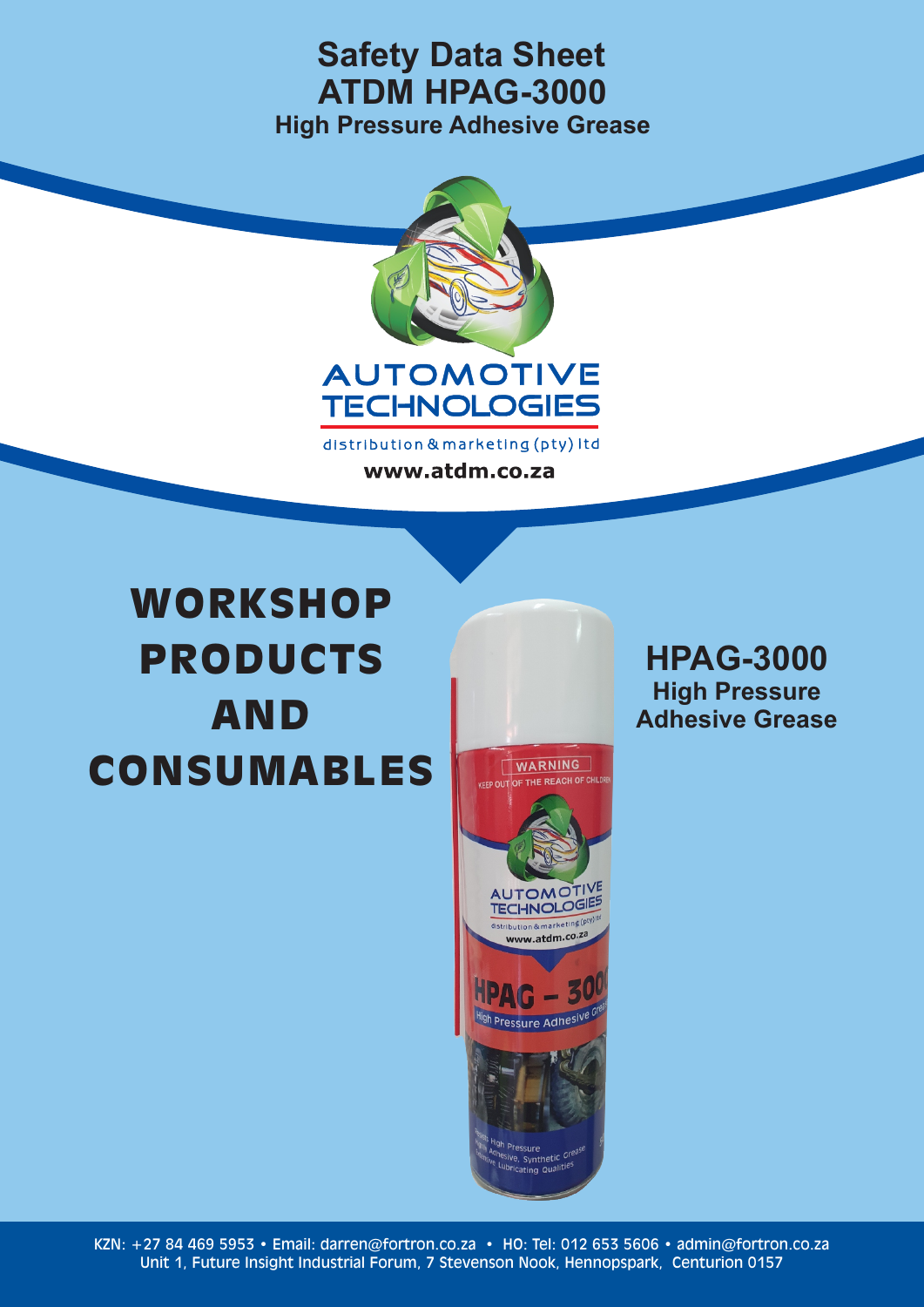

Website: www.atdm.co.za Reg No. 2008/017115/07

# **Safety Data Sheet ATDM HPAG-3000 High Pressure Adhesive Grease**

Issue 1 Dated: 1 May 2022 Doc no: HPAG-3000 Page 2 of 8

### **1. IDENTIFICATION OF THE MATERIAL AND SUPPLIER**

| 1.1 Identification of the preparation |                                              |  |
|---------------------------------------|----------------------------------------------|--|
| <b>Product Name:</b>                  | ATDM HPAG-3000 High Pressure Adhesive Grease |  |
| <b>Product Code:</b>                  | <b>HPAG3000</b>                              |  |
| <b>Chemical family:</b>               | Aerosol containing a mixture of paraffins.   |  |
| <b>Chemical name:</b>                 | Mixture of paraffins                         |  |
| Synonyms:                             | <b>NA</b>                                    |  |
| <b>Chemical abstract No:</b>          | None                                         |  |
| NIOSH no:                             | None                                         |  |
| <b>Hazchem code:</b>                  | 3Y                                           |  |
| UN no:                                | 1950                                         |  |

| 1.2 Identification of the Company |                                                                                           |  |
|-----------------------------------|-------------------------------------------------------------------------------------------|--|
| Manufacturer:                     | ATDM (PTY) Ltd                                                                            |  |
| Address:                          | Unit 1, Future Insight Industrial Forum, 7 Stevenson Nook,<br>Hennopspark, Centurion 0157 |  |
| Country:                          | South Africa                                                                              |  |
| Telephone:                        | Tel: 012 653 5606                                                                         |  |
| Email                             | admin@fortron.co.za                                                                       |  |
| <b>Emergency Phone Number:</b>    | 0832909240                                                                                |  |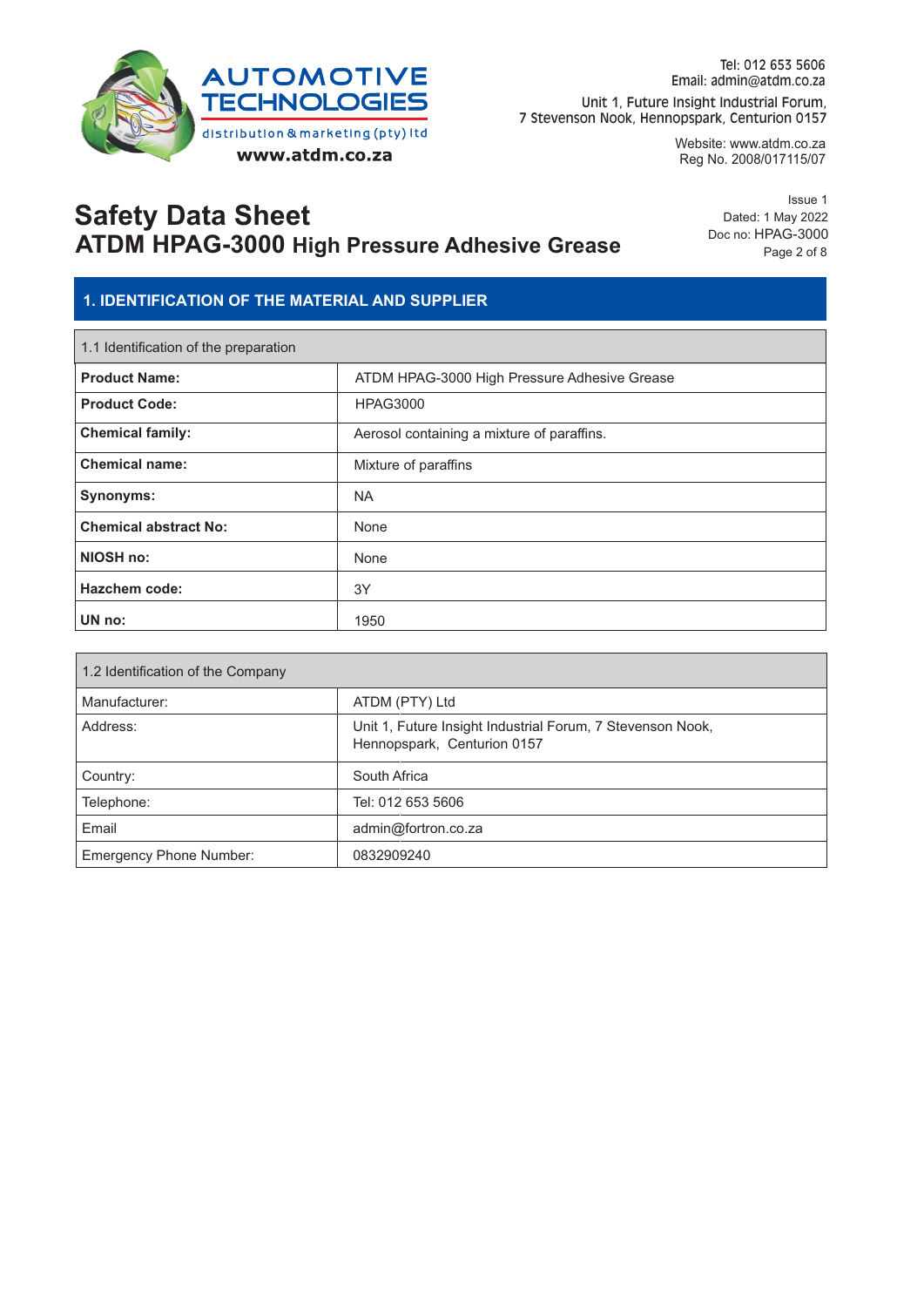Issue 1 Dated: 1 May 2022 Doc no: HPAG-3000 Page 3 of 8

### **2. HAZARDS IDENTIFICATION IDENTIFICATION**

| <b>Main Hazard:</b>         | Flammable.                |                     |
|-----------------------------|---------------------------|---------------------|
| <b>Flammability:</b>        | High flammability         |                     |
| <b>Chemical Hazard:</b>     | Can react with oxidizers. |                     |
| <b>Biological Hazard:</b>   | Not determined            |                     |
| <b>Reproduction Hazard:</b> | Not determined            |                     |
| Eye effect:                 | Eyes:                     | Irritant            |
| <b>Health effects:</b>      | Skin:                     | <b>Irritant</b>     |
| <b>Health effects:</b>      | <b>Ingestion:</b>         | Harmful if ingested |
| <b>Health effects:</b>      | Inhalation:               | Harmful if inhaled  |
| Carcinogenicity:            | Not determined            |                     |
| <b>Mutagenicity:</b>        | Not known                 |                     |
| <b>Neurotoxicity:</b>       | Not known                 |                     |

#### **3. COMPOSITION / INFORMATION ON INGREDIENTS SUBSTANCES**

| <b>Hazardous components:</b> | Hydrocarbons C6                                   | CAS 64742-49-0 UN 1223  | $10 - 15%$ |
|------------------------------|---------------------------------------------------|-------------------------|------------|
|                              | Residual Oils (petroleum) CAS 64742-57-0 UN ----- |                         | $10 - 15%$ |
|                              | Hydrotreated                                      |                         |            |
|                              | LPG (propellant)                                  | CAS 68476-85-7 UN ----- | $30 - 50%$ |
| <b>EEC Classification:</b>   | Not listed                                        |                         |            |
| <b>R</b> Phrases:            | R <sub>11</sub> -36-65-66-67                      |                         |            |

### **4. FIRST AID MEASURES**

| <b>Product in Eye:</b>   | Flush with water for 15 mintes                                |
|--------------------------|---------------------------------------------------------------|
| <b>Product on Skin:</b>  | Flush with water for 15 mintes, remove contaminated clothing. |
| <b>Product Ingested:</b> | Do not induce vomiting. Get medical help.                     |
| <b>Product Inhaled:</b>  | Remove from contaminated area, Get medical help.              |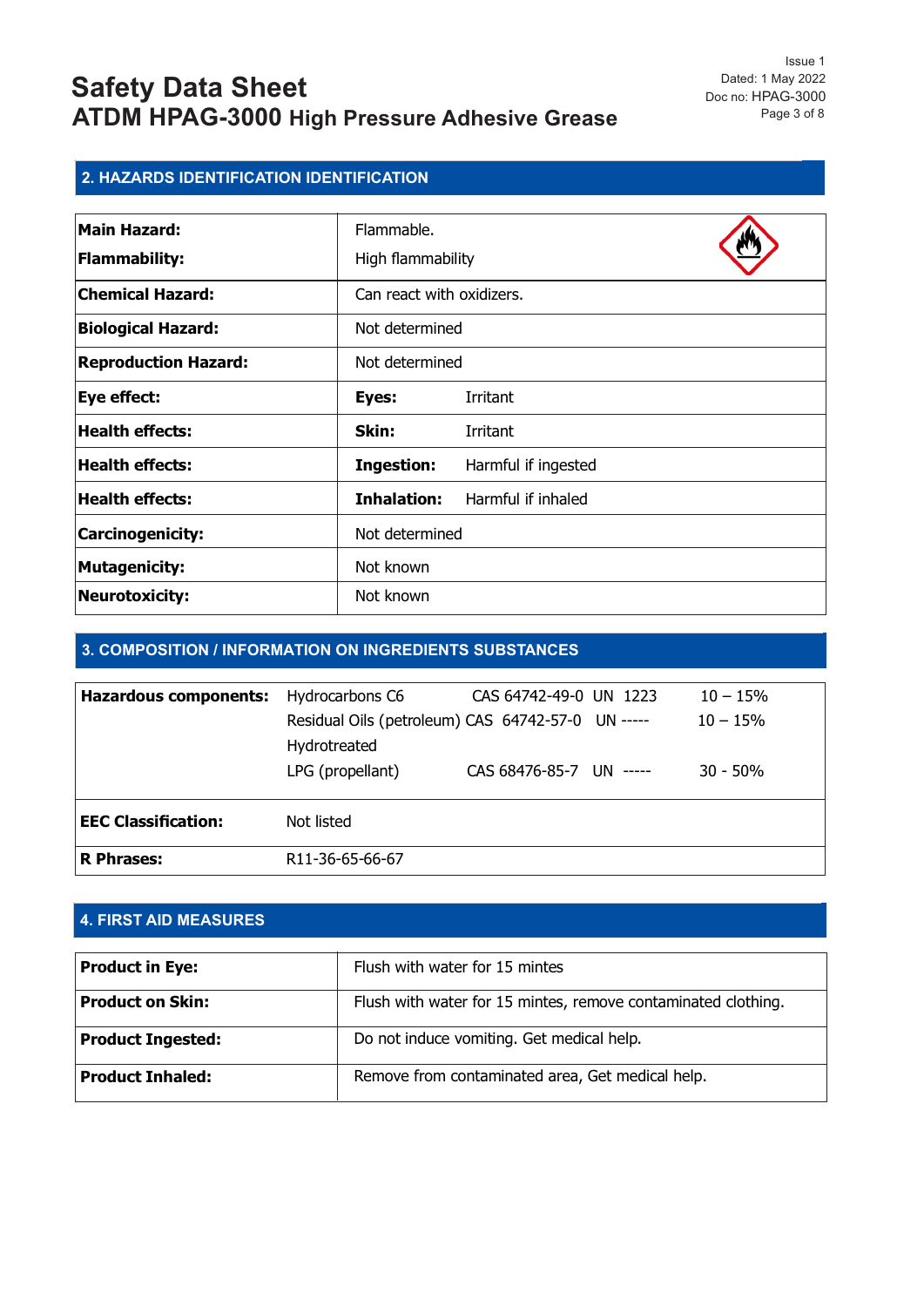### **5. FIREFIGHTING MEASURES**

| <b>Extinguishing Media:</b> | Foam / CO2 / Halon / Dry chemical.                                                                                     |
|-----------------------------|------------------------------------------------------------------------------------------------------------------------|
| <b>Special Hazards:</b>     | Keep aerosol containers cool using water spray. Use proper<br>equipment to protect personnel from bursting containers. |
| <b>Protective Clothing:</b> | Wear positive pressure self-contained breating apparatus &<br>protective gloves                                        |

#### **6. ACCIDENTAL RELEASE MEASURES**

| <b>Personal Precautions:</b>      | Restrict access to area. Provide adequate protective equipment &<br>ventilation.                                |
|-----------------------------------|-----------------------------------------------------------------------------------------------------------------|
| <b>Environmental Precautions:</b> | Remove sources of flame & notify environmental authorities                                                      |
| <b>Small Spills:</b>              | Absorb spill with inert material such as vermiculite. Place in<br>chemical waste containers for later disposal. |
| <b>Large Spills:</b>              | Absorb spill with inert material such as vermiculite. Place in chemical<br>waste containers for later disposal. |

#### **7. HANDLING AND STORAGE**

| Suitable Material:                   | Fire resistant bung wall.                                                                                                                                               |
|--------------------------------------|-------------------------------------------------------------------------------------------------------------------------------------------------------------------------|
| <b>Handling/Storage Precautions:</b> | Do not store near fire, sparks or flame. Do not puncture or<br>incinerate aerosol containers. Exposure to temperatures above 45°C<br>may cause the containers to burst. |

#### **8. EXPOSURE CONTROLS / PERSONAL PROTECTION**

| <b>Occupational Exposure Limits:</b>    | Not known                                                                  |
|-----------------------------------------|----------------------------------------------------------------------------|
| <b>Engineering Control Measures:</b>    | Only small aerosols under normal use. So use adequate local<br>ventilation |
| <b>Personal Protection Respiratory:</b> | Not necessary when used as expected with small aerosol.                    |
| <b>Personal Protection Hands:</b>       | Not necessary when used as expected with small aerosol.                    |
| <b>Personal Protection Eyes:</b>        | Not necessary when used as expected with small aerosol.                    |
| <b>Personal Protection Skin:</b>        | Not necessary when used as expected with small aerosol.                    |
| <b>Other Protection:</b>                | None                                                                       |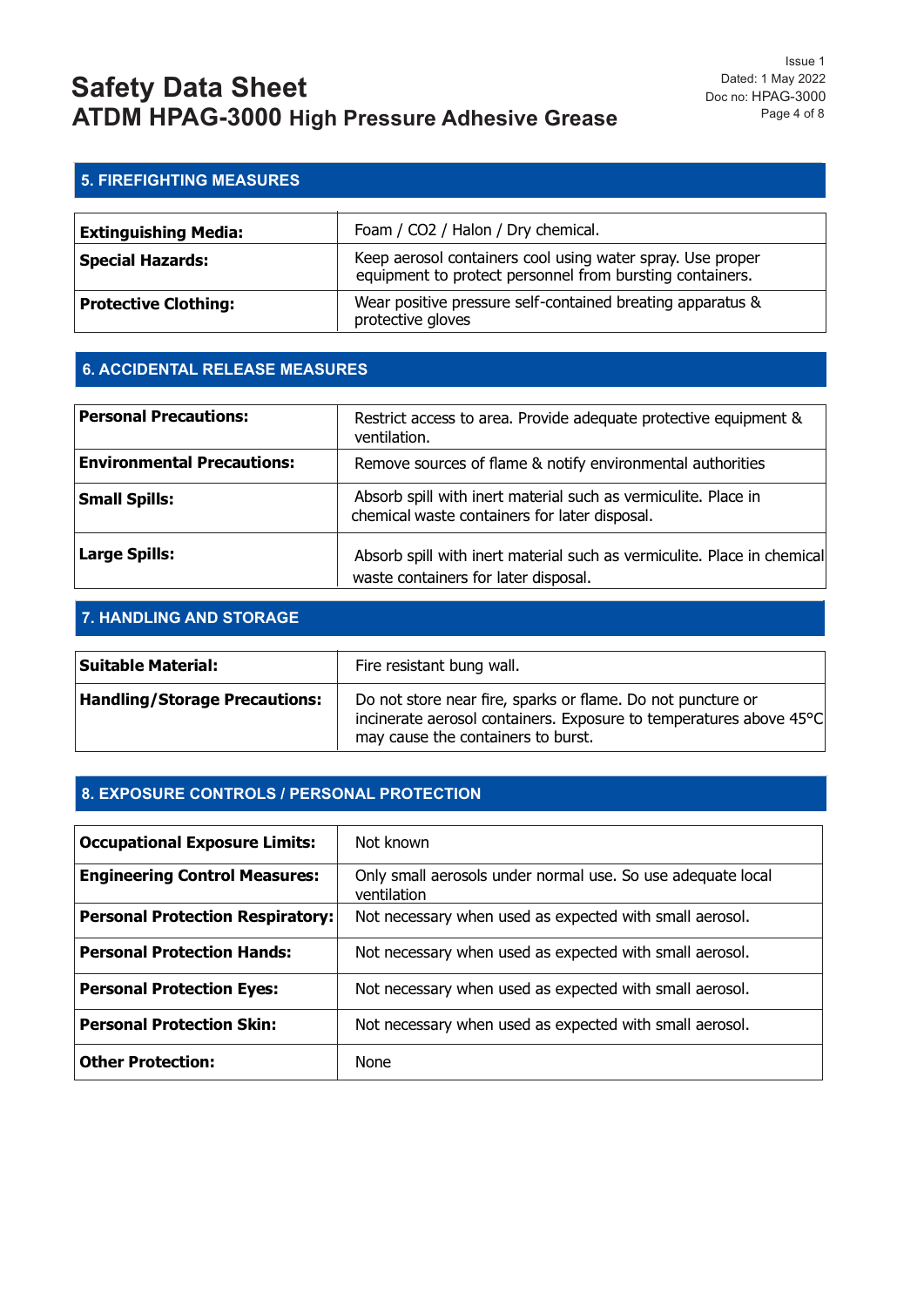Issue 1 Dated: 1 May 2022 Doc no: HPAG-3000 Page 5 of 8

### **9. PHYSICAL AND CHEMICAL PROPERTIES**

| <b>Appearance:</b>             | Aerosol containing light coloured liquid.         |
|--------------------------------|---------------------------------------------------|
| Odour:                         | General solvent                                   |
| pH (1%):                       | <b>NA</b>                                         |
| <b>Boiling point:</b>          | Contents w/o propellant >160°C                    |
| <b>Melting point:</b>          | <b>NA</b>                                         |
| Flash point:                   | Does not apply to an aerosol.<br>Contents: >38 °C |
| <b>Flammability:</b>           | Flammable                                         |
| <b>Auto Flammability:</b>      | <b>NA</b>                                         |
| <b>Explosive Properties:</b>   | UEL: 9.5%<br>LEL: 0.7%                            |
| <b>Oxidizing Properties:</b>   | Will react with oxidisers                         |
| <b>Vapour Pressure:</b>        | <b>ND</b>                                         |
| <b>Density:</b>                | 0.79                                              |
| <b>Solubility Water:</b>       | Slightly soluble in water                         |
| <b>Solubility Solvent:</b>     | <b>ND</b>                                         |
| <b>Solubility Coefficient:</b> | <b>ND</b>                                         |
| <b>Neurotoxicity:</b>          | <b>ND</b>                                         |

### **10. STABILITY AND REACTIVITY**

| Conditions to avoid:                     | Avoid flames & ignition sources |
|------------------------------------------|---------------------------------|
| Incompatible material:                   | oxidizers                       |
| <b>Hazardous decomposition products:</b> | Hydrocarbons, CO <sub>x</sub>   |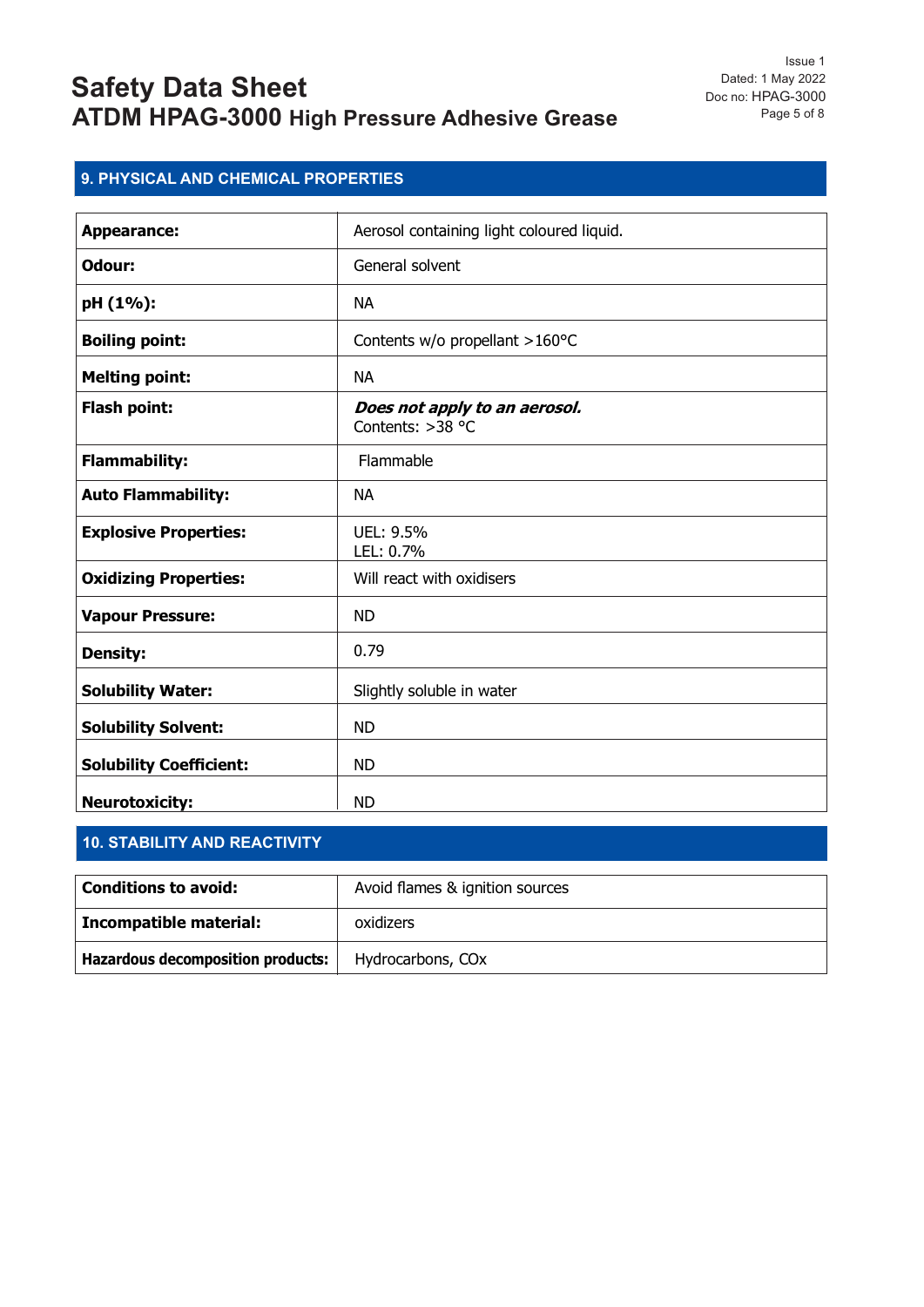| <b>11. TOXICOLOGICAL INFORMATION</b> |           |  |
|--------------------------------------|-----------|--|
|                                      |           |  |
| <b>Acute Toxicity:</b>               | <b>ND</b> |  |
| <b>Skin and Eye Contact:</b>         | <b>ND</b> |  |
| <b>Chronic Toxicity:</b>             | <b>ND</b> |  |
| Carcinogenicity:                     | <b>ND</b> |  |
| <b>Mutagenicity:</b>                 | <b>ND</b> |  |
| <b>Reproductive hazards:</b>         | <b>ND</b> |  |

### **12. ECOLOGICAL INFORMATION**

| <b>Aquatic Toxicity:</b> | Fish:                                                   | No ecological problems are to be expected with aerosols |  |
|--------------------------|---------------------------------------------------------|---------------------------------------------------------|--|
| <b>Aquatic Toxicity:</b> | Daphnia:                                                | No ecological problems are to be expected with aerosols |  |
| <b>Aquatic Toxicity:</b> | Algae:                                                  | No ecological problems are to be expected with aerosols |  |
| <b>Biodegradability:</b> | No ecological problems are to be expected with aerosols |                                                         |  |
| <b>Bio-accumulation:</b> | No ecological problems are to be expected with aerosols |                                                         |  |
| <b>Mobility:</b>         | No ecological problems are to be expected with aerosols |                                                         |  |
| German wgk:              | Not listed                                              |                                                         |  |

### **13. DISPOSAL CONSIDERATIONS**

| <b>Disposal Methods:</b>   | As per local authority. |
|----------------------------|-------------------------|
| <b>Disposal Packaging:</b> | As per local authority. |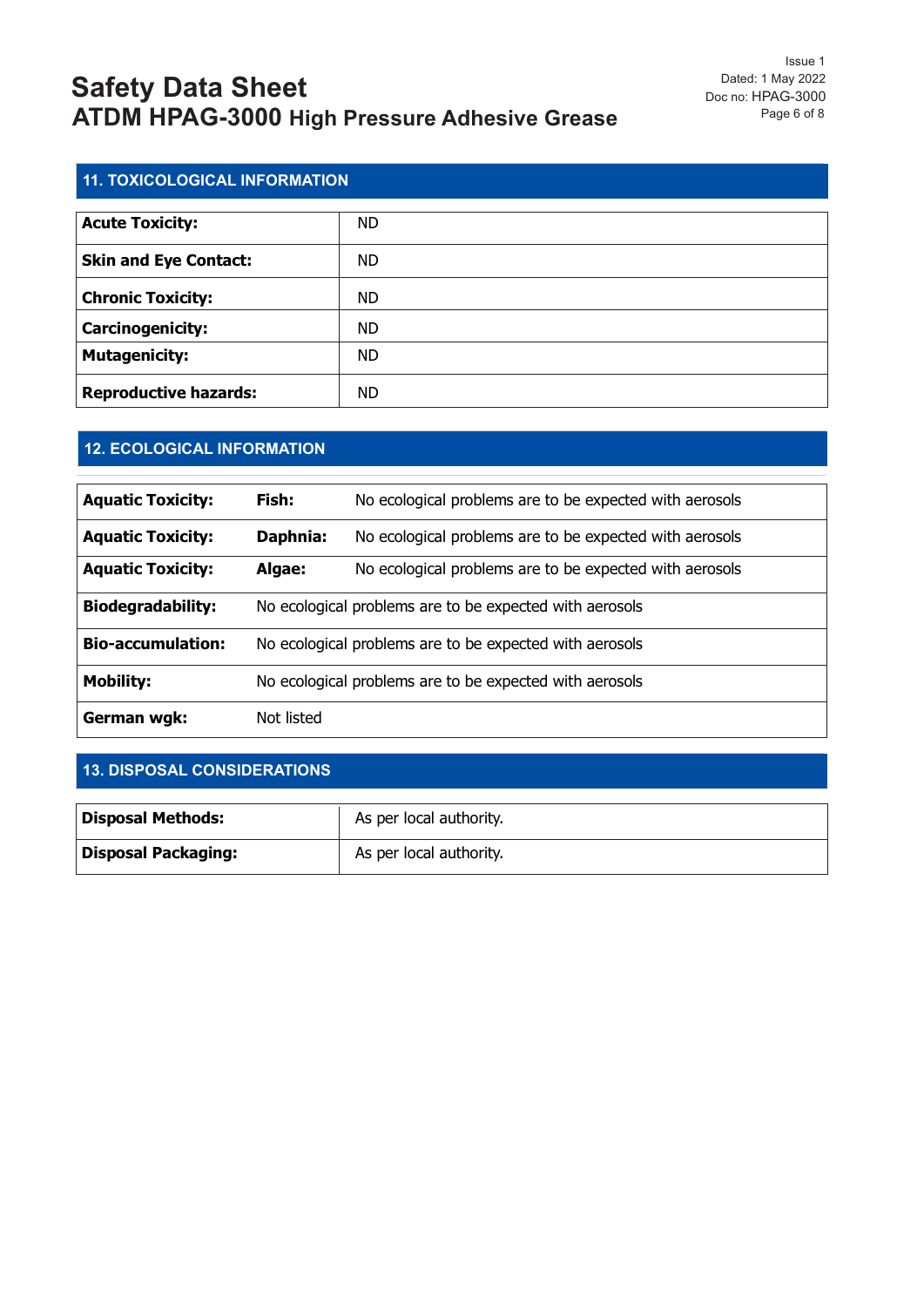### **14. TRANSPORT INFORMATION**

| UN no:                               | 1950                                                                    |
|--------------------------------------|-------------------------------------------------------------------------|
| <b>Substance identity No:</b>        | Aerosols Flammable (Each not exceeding 1000ml capacity)<br>Division 2.1 |
| <b>ADR/RID class:</b>                | Aerosols Flammable (Each not exceeding 1000ml capacity)<br>Division 2.1 |
| <b>ADR/RID item no:</b>              | Aerosol                                                                 |
| ADR/RID hazard identity no:          |                                                                         |
| $IMDG -$<br><b>Class:</b>            | 2.1                                                                     |
| $IMDG -$<br><b>Packing Group:</b>    | Aerosol                                                                 |
| <b>Marine Pollutant:</b><br>$IMDG -$ |                                                                         |
| $IMDG -$<br><b>EMS no:</b>           | $2 - 13$                                                                |
| $IMDG -$<br><b>MFAG table no:</b>    | 620                                                                     |
| <b>Shipping name:</b><br>$IMDG -$    | Aerosols Flammable (Each not exceeding 1000ml capacity)<br>Division 2.1 |
| <b>Shipping name:</b><br>$IATA -$    | Aerosols Flammable (Each not exceeding 1000ml capacity)<br>Division 2.1 |
| $IATA -$<br><b>Class:</b>            | 2.1                                                                     |
| $IATA -$<br>Subsidiary risk(s):      | None                                                                    |
| $ADNR -$                             |                                                                         |
| <b>UK-Description:</b>               | Aerosols Flammable (Each not exceeding 1000ml capacity)<br>Division 2.1 |
| UK - Emergency action class:         | <b>ND</b>                                                               |
| UK - Classification:                 | <b>ND</b>                                                               |